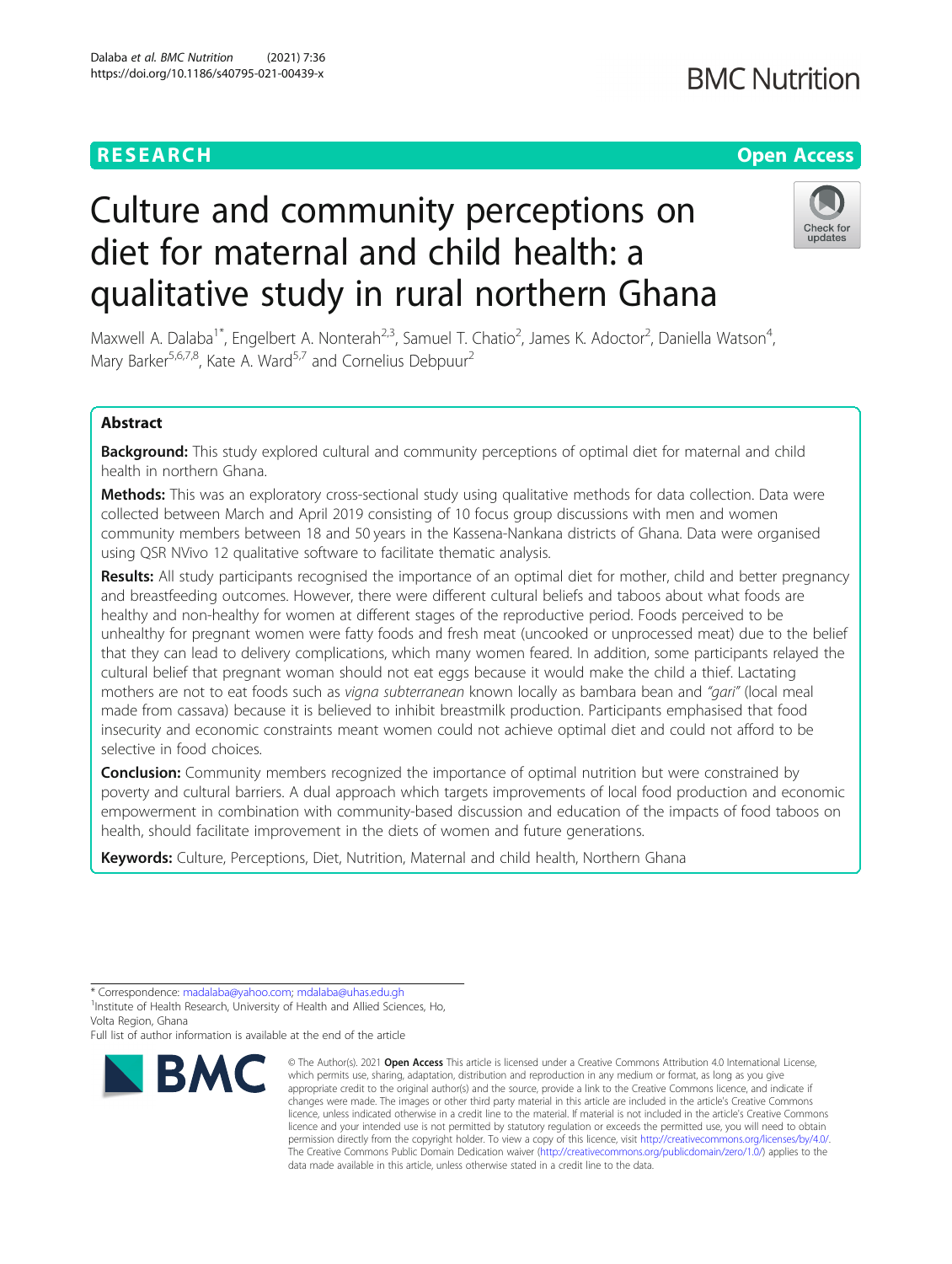# Background

Worldwide, improving maternal and child nutrition is a major public health challenge, and the situation is most severe in low and middle income countries [\[1](#page-8-0)]. Pregnant women and children under 5 years of age are most affected by malnutrition, which is a risk factor for morbidity and mortality both in childhood and into later life [[1\]](#page-8-0). Nutritional status before conception, during pregnancy and in early life is associated with long-term health for mother and child [\[2](#page-8-0)].

In Ghana, undernutrition among pregnant women, breastfeeding mothers and children is highly pervasive and poses a huge challenge for the government. Although the Ghana government has introduced some policies and interventions such as the National Nutrition Policy (NNP), postharvest food storage techniques, and micronutrient supplementation to improve nutrition in the country, the impact has so far not been encouraging [[3\]](#page-8-0). For instance, according to the 2014 Ghana Demographic and Health Survey, about 20% of children under 5 years were stunted in growth due to malnutrition [\[4](#page-8-0)] which can lead to impaired growth and development of the children.

There are also regional variations in the prevalence rates in undernutrition in Ghana, with the most affected regions being the northern regions. In Ghana, it was reported that in 2018, the prevalence rate of stunting was 37.1, 35.8, and 25.1% for the Northern, Upper East and Upper West regions respectively, while the prevalence of wasting was found to be 11.1, 11.2, and 7.3% in the same regions [[3\]](#page-8-0).

Consistent with these figures, there are high rates of poverty in northern Ghana when compared to the other parts of the country [\[5](#page-8-0)]. In addition to absolute issues of poverty and food insecurity in regions such as this, evidence from other low- and middle-income countries suggests that there are cultural beliefs about foods that also affect the diets and consequently nutrition status of mothers, pregnant women and children  $[6, 7]$  $[6, 7]$  $[6, 7]$  $[6, 7]$ . Understanding what communities perceive to be appropriate diets for women and children, and what challenges they face in providing this diet is an important step towards developing interventions to address malnutrition in women and children. There are currently limited data describing these issues in northern Ghana. This study therefore explored community perceptions of what constituted an optimal diet for maternal and child health and barriers to providing this optimal diet in the Kassena-Nankana districts of rural northern Ghana.

# Methods

#### Study area

The study was conducted in the Kassena-Nankana East and West Districts of the Upper East Region of northern

Ghana. The Kassena-Nankana East Municipal is home to the Navrongo Health Research Centre (NHRC) and staff of the NHRC carried out the study. The NHRC operates a Health and Demographic Surveillance System (HDSS) which provides a data base of all individuals and households in the Kassena-Nankana East and West Districts.

The two districts cover an area of about  $1675 \text{ km}^2$  of land and the total population under surveillance is approximately 152,000 individuals residing in about 32,000 households [\[8](#page-8-0)]. The area is characterized by a rainy season spanning from May to October and a dry season from October to March. The people mainly live on subsistence farming with the main crops being millet, rice, maize and groundnuts. Vegetables such as tomato, pepper among others are also produced in the area. Many rural households' rear cows, goats, sheep and poultry such as chicken and guinea fowl.

The districts are located in the region with the highest level of malnutrition compared to other parts of the country. The prevalence of stunting (a condition where children are too short in stature for their age and wasting (low weight-for-height) in the region is 22.4 and 9% respectively [\[4](#page-8-0)].

The districts have one referral hospital located in Navrongo town and eight health centres strategically located across the districts which provide secondary curative and preventive health care. There are 28 Community-based Health Planning and Services (CHPS) compounds/clinics located in various communities providing primary health care, treatment for minor ailments and also carrying out childhood immunizations and antenatal services. There are three private clinics, three pharmacies and over 50 licenced chemical /medicine shops in the area.

#### Study design

The study was an exploratory cross-sectional qualitative study. All methods were carried out in accordance with qualitative guidelines and regulations [\[9](#page-8-0)]. Adult men and women from the community participated in focus group discussions (FGDs) between March and April 2019. A qualitative method was considered appropriate for this study given that it provides opportunity for FGD's and to get a deep understanding of community perceptions of issues of interest [[10\]](#page-8-0).

This study was part of a larger study called the Improved Nutrition during Preconception, Pregnancy and Post-delivery project (INPreP project). The INPreP project is a National Institute of Health Research (NIHR) sponsored collaborative research project coordinated by the University of Southampton, which seeks to engage with community and relevant stakeholders in optimising nutrition in the 1000 days plus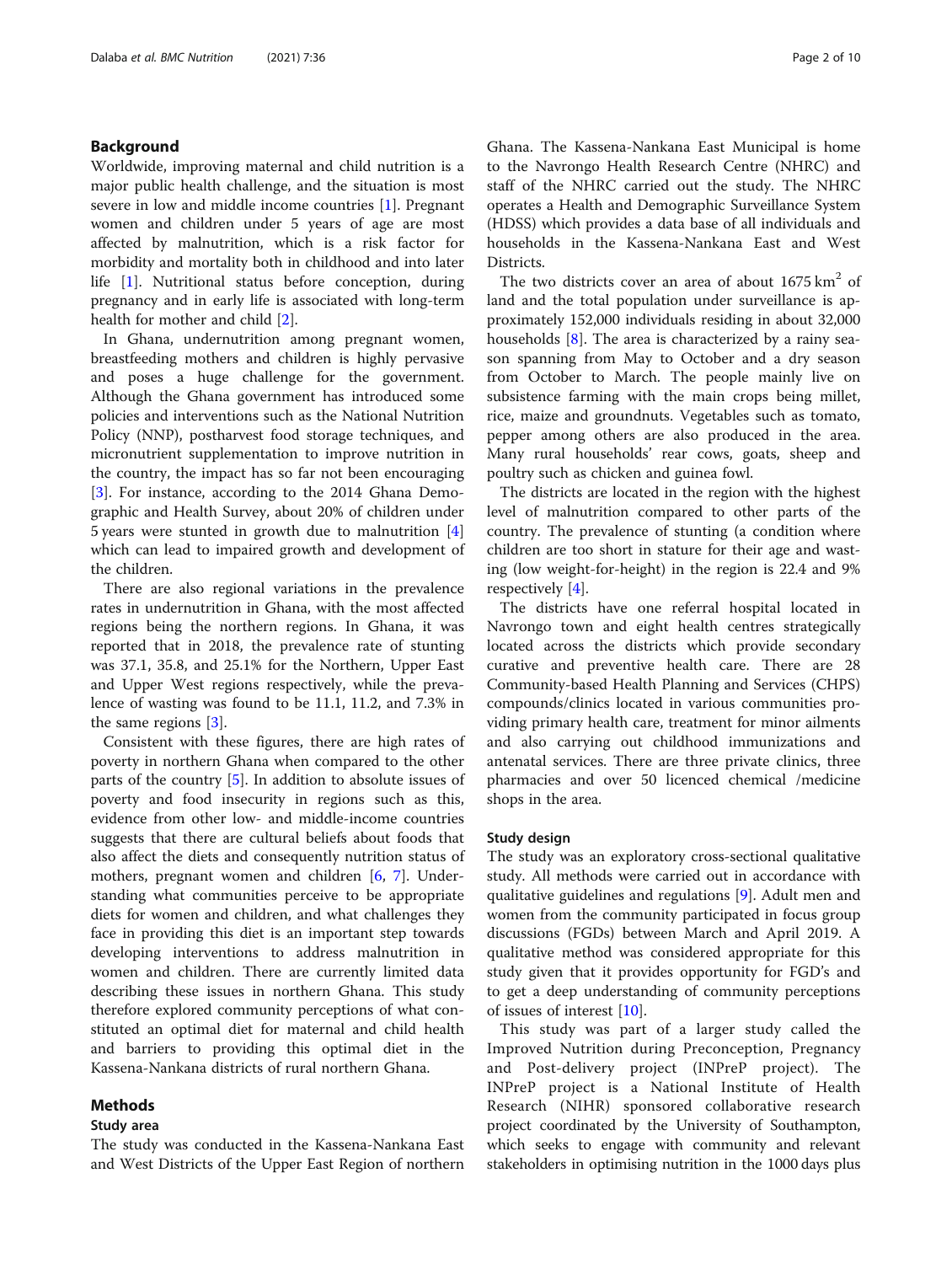<span id="page-2-0"></span>period and to prioritise solutions for Ghana, Burkina Faso and South Africa [\[11](#page-8-0)–[14](#page-8-0)].

#### Study population and sampling techniques

Study participants were community members in the Kassena-Nankana East and West Districts aged between 18 and 50 years. The Navrongo Health and Demographic Surveillance System (NHDSS) data base was used as the sampling frame for the selection of study participants. The NHDSS monitors births, deaths, pregnancies and other vital demographic events over a 120-day cycle. For purposes of this monitoring, the districts are divided into five zones: the East, West, North, South and Central zones. The East and South zones are predominantly Nankana ethnic groups while the West and North are Kassena ethnic with the Central zone having mixture of ethnic groups. These five zones are further sub-divided into clusters, compounds and households.

A simple random multistage sampling method was used to select participants for the FGDs. First, a simple random selection was used to select the south zone to represent the Nankana ethnic area and the north zone to represent the Kassena ethnic area. Since the Central zone is a cosmopolitan area, it was not included in the selection. A random sample of five clusters were then selected from each of the two selected zones.

Secondly, in each cluster, a list of 20 individuals who met the age, gender and ethnic criteria was generated from the cluster and targeted for participation in the FGDs. Data collectors then visited these individuals and the first 10 individuals in each category who were met were invited to participate in each FGD.

#### Data collection procedure

The FGDs were conducted by experienced graduate level qualitative research officers in the relevant local languages. A total of 10 Focus Group Discussions (FGDs) were conducted. Before the data collection, the interviewers were trained on the research protocol and interview guide. A pre-test was conducted during the training to determine the appropriateness of the interview guide.

The FGDs with participants were organized separately based on gender (men, women), ethnicity (Kassena, Nankana) and further disaggregated by age (18–25 years, 26–39 years and 40–50 years for females; 24–34 years and 35–50 years for males). These groupings provided an opportunity to obtain varied views from women in different age groups across the reproductive period, men in the study area, and participants with two distinctively different ethnicities which were thought to potentially have different beliefs about food. Out of the 10 FGDs that were conducted, four were men and six women groups, which were conducted separately to ensure a more open and comfortable focus group dynamic (Table 1).

Discussions were held in the community using an interview guide. Each FGD was conducted by two research officers, one serving as a moderator and the other a notetaker, and interviews lasted about 1 h. The interview guide covered areas such as exploring optimal nutrition for mothers and children, nutritional challenges and potential solutions to improve nutrition.

#### Data analysis techniques

FGDs were conducted in the two main local languages (Nankana or Kassena), audio recorded in the local language and later translated and transcribed into English. The transcripts were reviewed for accuracy and completeness and imported into QSR NVivo 12 qualitative software for coding. Guided by the objectives of the study and the themes from the transcripts, a code book was developed. Two independent researchers then coded the transcripts and thematic analysis carried out to identify and interpret themes or patterns in the data pertinent to the study aims [[15](#page-8-0)].

Table 1 Summary of Focus Groups and Participants

| No.            | Participants age group | <b>Number of FGDs</b> | <b>Ethnicity</b>        | Gender | <b>Number of participants</b><br>(number per each group) |
|----------------|------------------------|-----------------------|-------------------------|--------|----------------------------------------------------------|
|                | 18-25 years            | $\overline{2}$        | 1 Kassena,<br>1 Nankana | Female | 17(8,9)                                                  |
| 2              | $26 - 39$ years        | 2                     | 1 Kassena,<br>1 Nankana | Female | 17(9,8)                                                  |
| 3              | $40 - 50$ years        | $\overline{2}$        | 1 Kassena,<br>1 Nankana | Female | 17(9,8)                                                  |
| $\overline{4}$ | $24 - 34$ years        | $\overline{2}$        | 1 Kassena,<br>1 Nankana | Male   | 16(8,8)                                                  |
| 5              | $35 - 50$ years        | $\overline{2}$        | 1 Kassena,<br>1 Nankana | Male   | 16(8,8)                                                  |
|                | <b>Total</b>           | 10                    |                         |        | 83                                                       |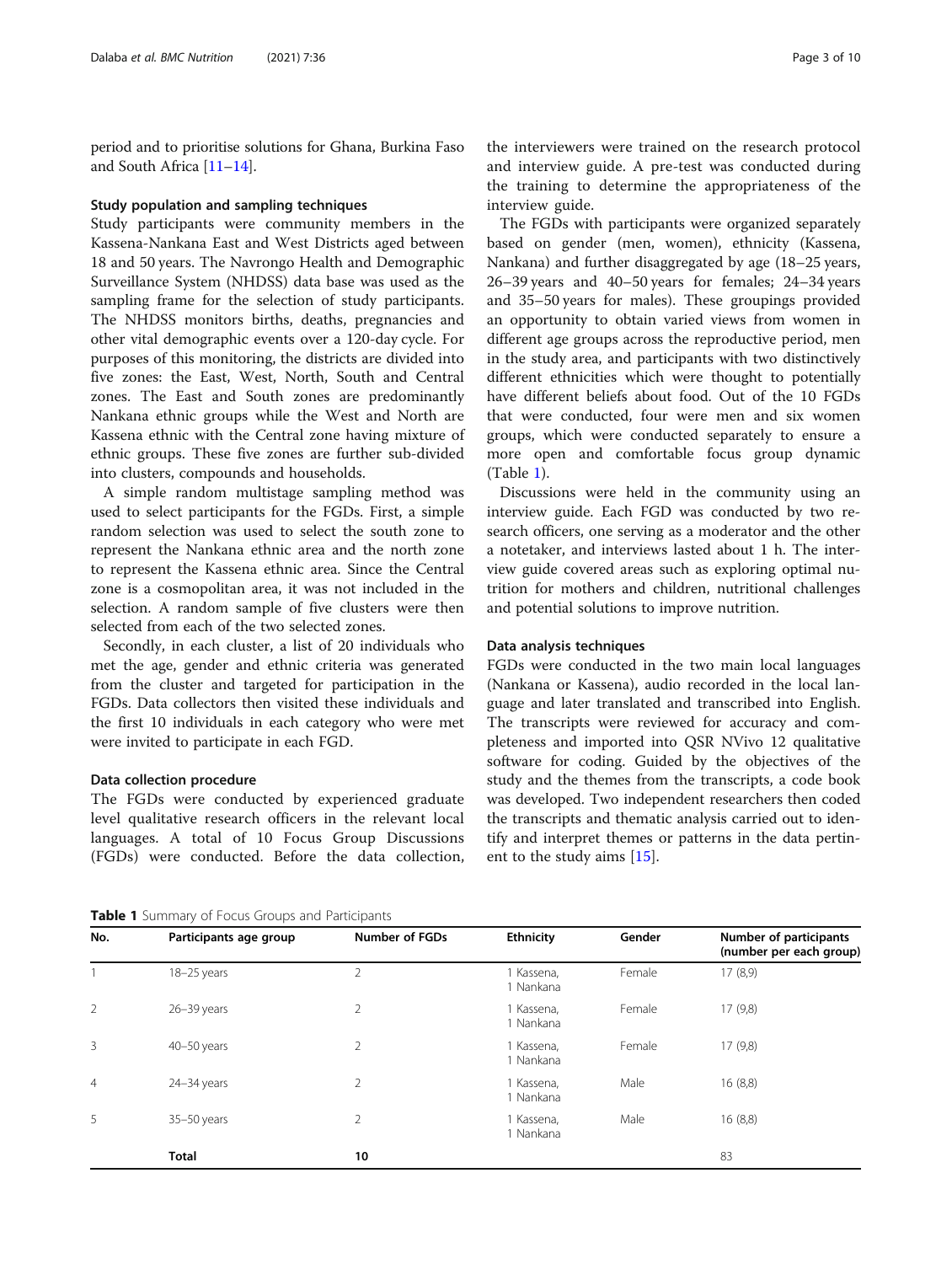### Results

#### Socio-demographic characteristics of participants

A total of 83 participants took part in the FGDs with an average of eight per FGD (Table [1\)](#page-2-0). Most participants (49.7%) were between 26 and 39 years, the majority (79.5%) were married, and 51.8% were from the Kassena ethnic group. About halve (50.6%) had primary/junior high education, and 44.6% were farmers. Thirty five percent (35%) of participants monthly earnings were between GH¢100 (18USD) and GH¢400 (70USD). About 50% of the study participants were unable to provide an estimate of their household monthly income (Table 2).

# Importance of pregnant and lactating women's diet on the health of their infants

Both men and women admitted that an optimal diet is important for women during pregnancy, labour and

Table 2 Socio-demographic characteristics of participants

| Variable                       | Frequency $(N = 83)$ | Percentage (%) |
|--------------------------------|----------------------|----------------|
| Age                            |                      |                |
| $18 - 25$                      | 20                   | 24.8           |
| $26 - 39$                      | 42                   | 49.7           |
| $40+$                          | 21                   | 25.5           |
| Sex                            |                      |                |
| Male                           | 32                   | 38.6           |
| Female                         | 51                   | 61.4           |
| <b>Ethnicity</b>               |                      |                |
| Kassena                        | 43                   | 51.8           |
| Nankana                        | 40                   | 48.2           |
| <b>Marital status</b>          |                      |                |
| Never married                  | 13                   | 15.7           |
| Married                        | 66                   | 79.5           |
| Widowed                        | 4                    | 4.8            |
| <b>Educational status</b>      |                      |                |
| No education                   | 22                   | 26.5           |
| Primary/ Junior high           | 42                   | 50.6           |
| Senior high/Tertiary           | 17                   | 22.9           |
| Occupation                     |                      |                |
| Unemployed                     | 13                   | 15.7           |
| Civil/public servant           | 3                    | 3.6            |
| Self employed                  | 30                   | 36.1           |
| Farmer                         | 37                   | 44.6           |
| Household monthly income (GH¢) |                      |                |
| $100 - 400$                    | 29                   | 35.0           |
| $401 - 700$                    | 7                    | 8.4            |
| $701 +$                        | 5                    | 6.0            |
| Unable to tell                 | 42                   | 50.6           |

breastfeeding as it leads to better health for the mother and child.

The lack of nutritious food was described as causing anaemia, underweight and general ill health in the mother and child as well as affecting child development. It was unanimously acknowledged by study participants that a malnourished or anaemic pregnant mother will not be able to gain the required health and vigour to function well and then have a safe and easy delivery. In addition, study participants mentioned that, when a lactating mother does not eat nutritious food, it will affect her health and ability to produce healthy and adequate breast milk for the baby. Some examples of statements by participants are given below:

"Good nutrition helps the pregnant woman and the baby she is carrying to be strong and have enough blood. When a pregnant woman is eating nutritious food and she is about to deliver, it would be easy for her to deliver and she won't have problems with blood (meaning to be anaemic). That is how I see it" (FGD-Females- 18-25 years).

"Eating well during pregnancy keeps the pregnant woman healthy and the baby she is carrying too gets food to eat. So, when she wakes up from bed without eating, she would give birth to a baby that is not strong and healthy, a sickling, a cripple, this too can affect the child's brain. Hunger can cause all these things. So, eating well during pregnancy is good, it helps the pregnant woman, the unborn child; when she eats well, after delivering the child, the child wouldn't be falling sick" (FGD-Males-24-34 years).

"When a woman is pregnant, eating well is very important; it helps to make delivery easy for her when it is time for her to deliver. The baby in her womb is healthy, when she gives birth the baby looks grown as if a year-old baby. This baby will look nice, and when people see this baby they would know that the mother actually ate good food before delivery. The woman looks strong and healthy, the baby she would deliver, the eyes will look bright, and there will not be dirt in the eyes" (FGD-Males-35-50 years).

# Community perceptions of foods suitable for the health of pregnant women and lactating mothers

Various types of nutritious foods were perceived to be good for both pregnant women, particularly during delivery, and breastfeeding. They include soup made from leafy vegetables (kenaf leaves and dry baobab leaves), legumes/nuts (groundnuts and palm nuts) cooked with nutritious spices such as "dawadawa" (a local fermented decorticated African locust bean seeds)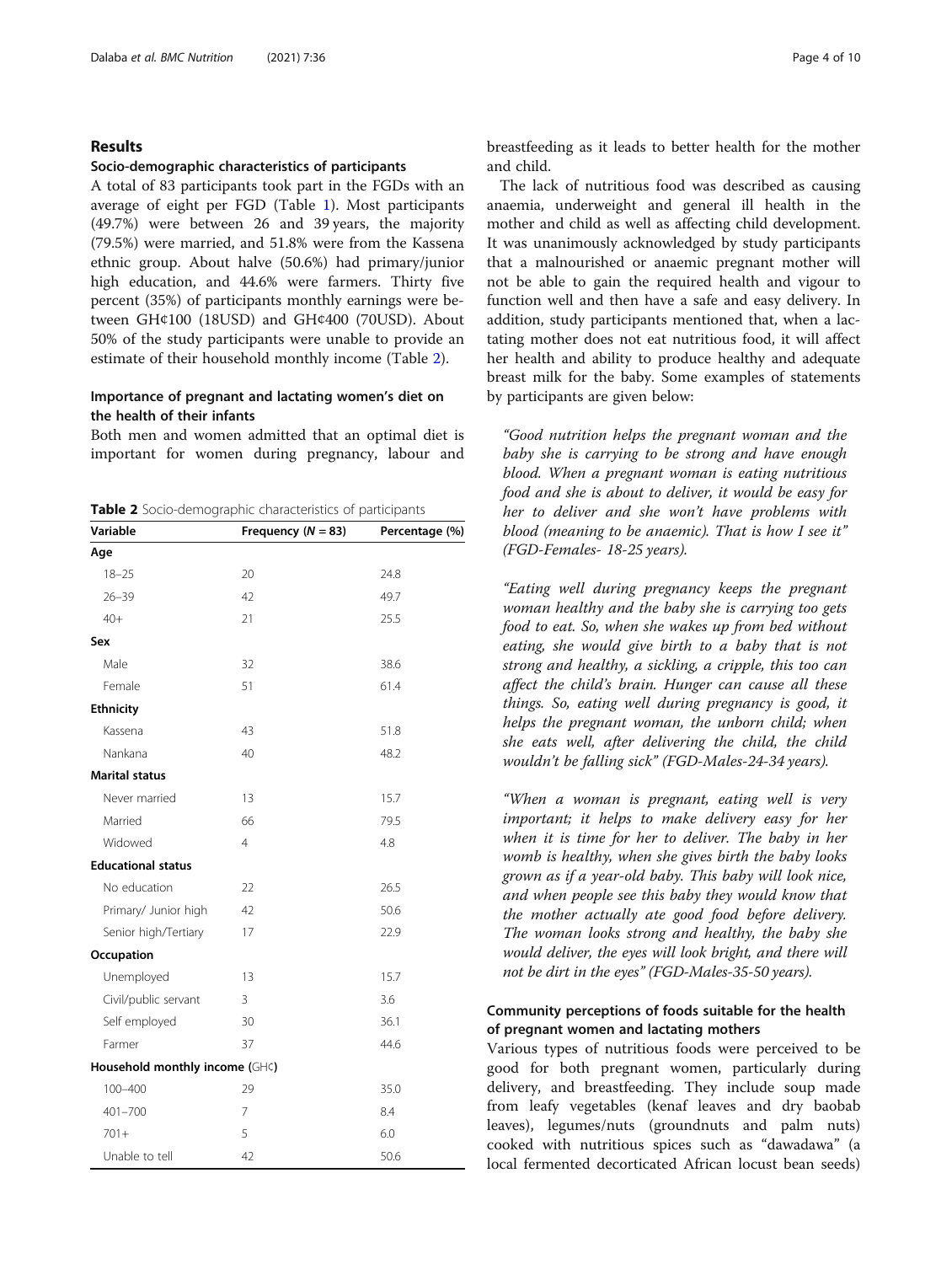[[16](#page-8-0)], low cost dried fish (dry Peeled Herring locally called "amani"), and shea butter used as cooking oil. Participants further mentioned that it is believed that if pregnant women eat the following staple, local foods regularly or in adequate quantities, they would be very healthy and during delivery they would not encounter any delivery complications and will give birth to a healthy baby.

The other solid foods or main meals that was mentioned were rice balls as well as local meals made from maize or millet flour such as "Tuo Zaafi" (TZ, a regular staple food in northern Ghana), [[17,](#page-8-0) [18](#page-8-0)]. "Banku" (made from fermented corn, and usually orange size ball) [\[19](#page-8-0)]. and "pumpuka/ Kaponno" (porridge like meal made from millet) [\[20](#page-8-0)]. These soups and foods that is mentioned is reported to have essential nutrients and very good for general health and development [[18](#page-8-0), [20](#page-8-0)–[23](#page-9-0)].

"As a pregnant woman, you are supposed to eat vegetables and TZ to keep you healthy and you won't have problems during labour" (FGD-Females-18-25).

"For a pregnant woman and breastfeeding mother, they have to eat "pumpuka" because it is nutritious. When she wakes up in the morning she should prepare "pumpuka" and eat …. They should also prepare Kenaf soup or groundnuts soup and eat with TZ or Banku. This will make them very healthy and be able to deliver a healthy baby" (FGD-Females-26-39 years).

Some beverages were also recommended for breastfeeding mothers as it produce healthy breast milk. The majority of participants mentioned local foods such as "Fura" and "Munnaa/zomkom" (made from millet or sorghum flour) as nutritious meals/beverages for lactating mothers as it is perceived to increase breast milk to make a baby very healthy as well as improves the health of the mother. In addition, chewing fresh groundnuts and drinking Milo (hot chocolate drink with milk and micronutrients) were perceived to produce breast milk and therefore improves the health of the baby and mother.

… we also have certain things they call "fura" (made from millet dough) that is good for women when they are breastfeeding. When a woman prepares this "fura" and takes it, it makes the breastmilk come more and it makes the child also gets satisfied and be healthy. So, I think such foods help the woman as well as the child (FGD-Male-24-34 years).

For a breast-feeding mother, to me, it is good for a woman to drink "munnaa" (this is processed flour from millet or guinea corn and added water to it) or fresh groundnut it helps to produce breast milk. That is what I have to say (FGD-Females-18-25 years).

In addition, study participants mentioned that health workers informed them that to improve protein in the body, pregnant women are supposed to eat eggs and meat regularly. However, they expressed concern that accessing and purchasing eggs and meat, particularly in poor households, was a challenge due to poverty and financial constraints. They also commented that due to poverty they eat anything that is available as long as it is not bad that will cause gastro-intestinal problems (stomach upset, vomiting, diarrhoea). There is also belief from some that it is rather good to eat eggs and meat after delivery as it promotes recovery and good health to be able to produce healthy breast milk for the baby. In contrast, consumption of meat and eggs during pregnancy were perceived to lead to delivery complications.

"To me, egg and meat is good for a pregnant woman for it gives them blood, it is not necessarily eating three or four eggs but eating one egg is enough. Within a week when you eat one, it is enough, here 'we don't have' (we are poor) so if you get one egg within a week, it helps the baby to be strong and also makes you strong and also gives blood. Egg and meat are fine for the pregnant woman" (FGD-Female-26-39 years).

"… , that is why we earlier on said that poverty is the main issue. When you are pregnant, we know the foods that are good for us. But we don't have the money to buy nutritious food or farm. Whatever we get, we eat, when you eat and you don't vomit (if there is no stomach upset) then it is ok" (FGD-Women, 26–39 years).

### Perceived type of nutritious foods suitable for children

All participants perceived that porridge (fluid-like beverage made from maize or millet) was the appropriate meal for children. They perceived that because of the age of the children they can easily take in porridge (since it is fluid-like) and it is also healthy for them. They however added that this could be taken alongside other solid foods. Study participants perceived that the complementary meals recommended for women mentioned above are not different for children between 1 and 5 years.

When a child is 1 year, the appropriate food is porridge because it is easy to take and nutritious. Usually you are to prepare porridge for the child. In the morning when you prepare porridge for the child to take, in the afternoon and evening you can prepare vegetable soup with TZ for the child to eat. (FGD-Female-18-25 years).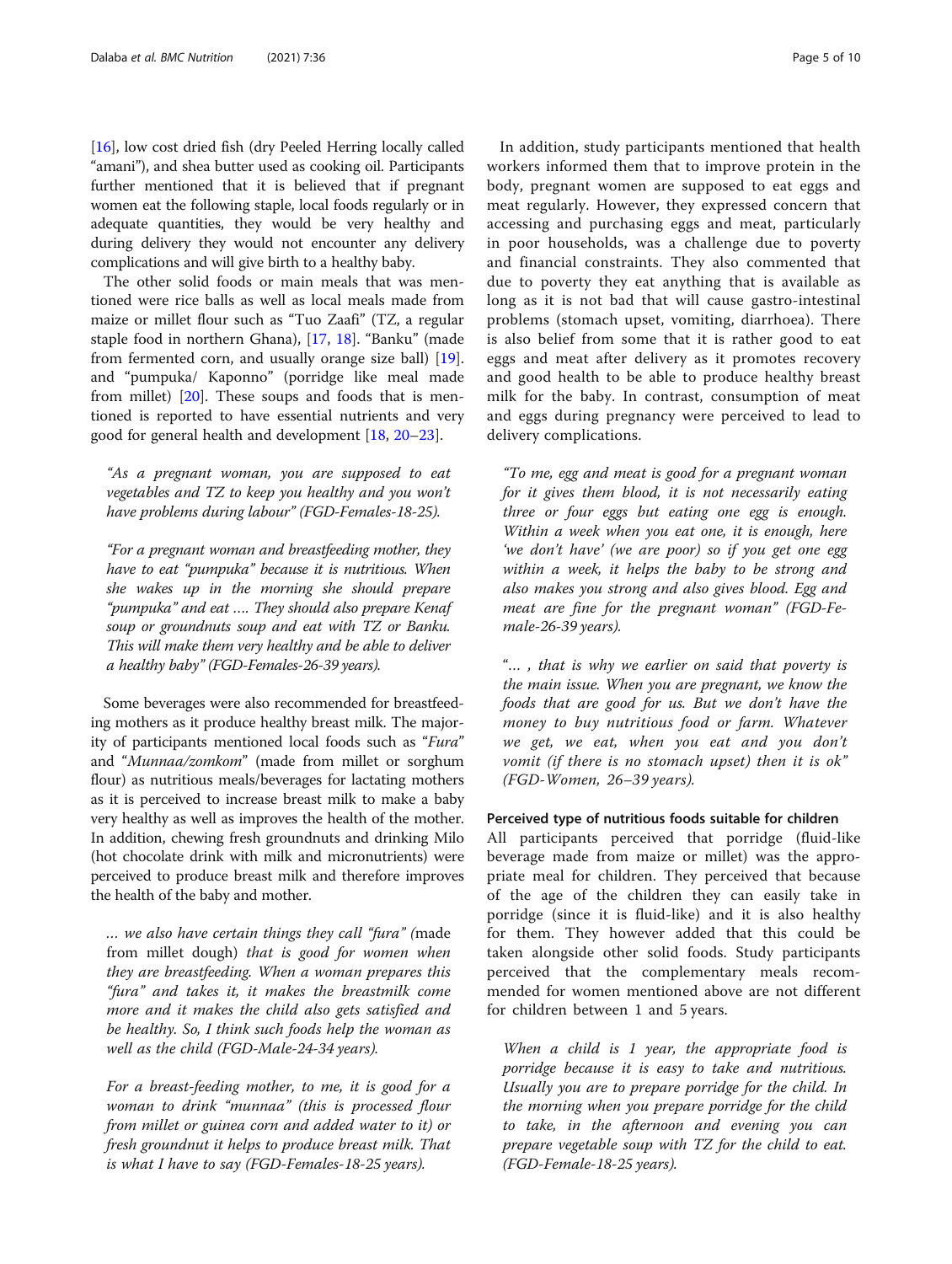#### Perceptions about unhealthy foods for pregnant women

Certain foods were perceived to be unsuitable or not healthy for pregnant women because they cause problems during delivery. Pregnancy cravings for baked solid white clay (Kaolin) [[24](#page-9-0)] locally called ferinkasa/Ayilo, was mentioned by discussants as unhealthy for the pregnant woman and may cause delivery complications. Majority of the respondents mentioned that many pregnant women take this ferinkasa in the community. The reason given for them eating this baked solid white clay (ferinkasa) is that, it is perceived to help them tame diarrhoea, discomfort, nausea and other related pregnancy conditions. However, study participants mentioned that though their grandmothers (older people) and health workers have advised them to avoid "ferinkasa", some pregnant women still take it.

"… When you want to look, the pregnant women like eating unhealthy things like "ferinkasa" (white solid clay), but our mothers for instance the old women, they prevent them from eating these unhealthy things" (FGD-Female-26-39 years).

Some study participants mentioned that pregnant women sometimes choose to avoid consuming fatty foods because they believe that it would make pregnant women gain weight and the fetus very large, leading to difficulties during delivery.

"… now our women eat anyhow, she eats anything she gets. She is not selective; the baby in the womb becomes bigger, because of this when this baby is delivered you would think it's a year born. This makes the delivery difficult for them that is the reason why most of them are operated. A pregnant woman should not eat fatty foods, in order to prevent the baby from growing big and to make the delivery easy for her" (FGD-Female-26-39 years).

"It is true when you eat the nutritious foods when you are about to deliver you will suffer. That is why they said we shouldn't eat food that is nutritious but food that is not too nutritious so that we don't have any problems" (FGD-Female-40-50 years).

# Traditional/cultural beliefs about food unsuitable for pregnant women

Study participants mentioned that pregnant women are not to eat fresh meat because it will make the unborn baby to be big in the stomach which can result in delivery complications. The traditional belief that pregnant women should not eat fresh meat (uncooked or unprocessed meat), is an age-old belief that has been inherited and women are forced to adhere to it. It is perceived that fresh meat has a lot of protein that can make a pregnant woman and her unborn child gain weight. In contrast, they mentioned that pregnant women should rather eat smoked meat because it has low fat and low protein and is therefore deemed healthy.

"… for a pregnant woman they tell you not to eat fresh meat, you don't eat soup prepared with fresh meat. That if you eat fresh meat the child will become big in the stomach and so when you are about to deliver you cannot deliver" (FGD-Female-40-5- years).

Similarly, women mentioned that pregnant woman are not to eat "sakotɔ" (the part of TZ that sticks to the bottom of the pot and become dry) because it is perceived that it makes the placenta grow big and causes delivery problems. "sakotɔ" is a common breakfast light meal eating in the northern part of the country.

The opinion regarding consumption of eggs and meat by pregnant women was not consistent among study participants. While some participants mentioned that eating of eggs and meat by pregnant women was good, the majority of the study participants mentioned that it was not appropriate for pregnant women to eat eggs and fresh meat because it makes the fetus big and cause difficult labour. It is also believed that if a pregnant woman eats eggs she would give birth to a child who will become a 'thief' when he/she grows.

"… when a woman is pregnant you are not allowed to eat eggs because it would make the baby in the womb big and cause delivery problems" (FGD- Female-26-39 years).

"When a pregnant woman likes eating egg, she would give birth to a child who will become a thief" (FGD-Female-40-5- years).

# Perceptions of types of foods not suitable for lactating mothers

Various foods were mentioned by study participants that they perceived unsuitable for breast feeding mothers as they tend to inhibit production of breast milk or contaminates the breast milk. Study participants mentioned "gari" as one food that is unsuitable for lactating women because it reduces the production of breast milk and also not nutritious. "Gari" is a dry-fried fermented cassava dough [\[19](#page-8-0), [25](#page-9-0)] and in Ghana, it is perceived that "gari" is a low-cost meal and poor households usually depend on it for survival. "Gari" is less nutritious and contains mainly starch. In the study area, eating "gari" is common among households because of the poverty situation in the area.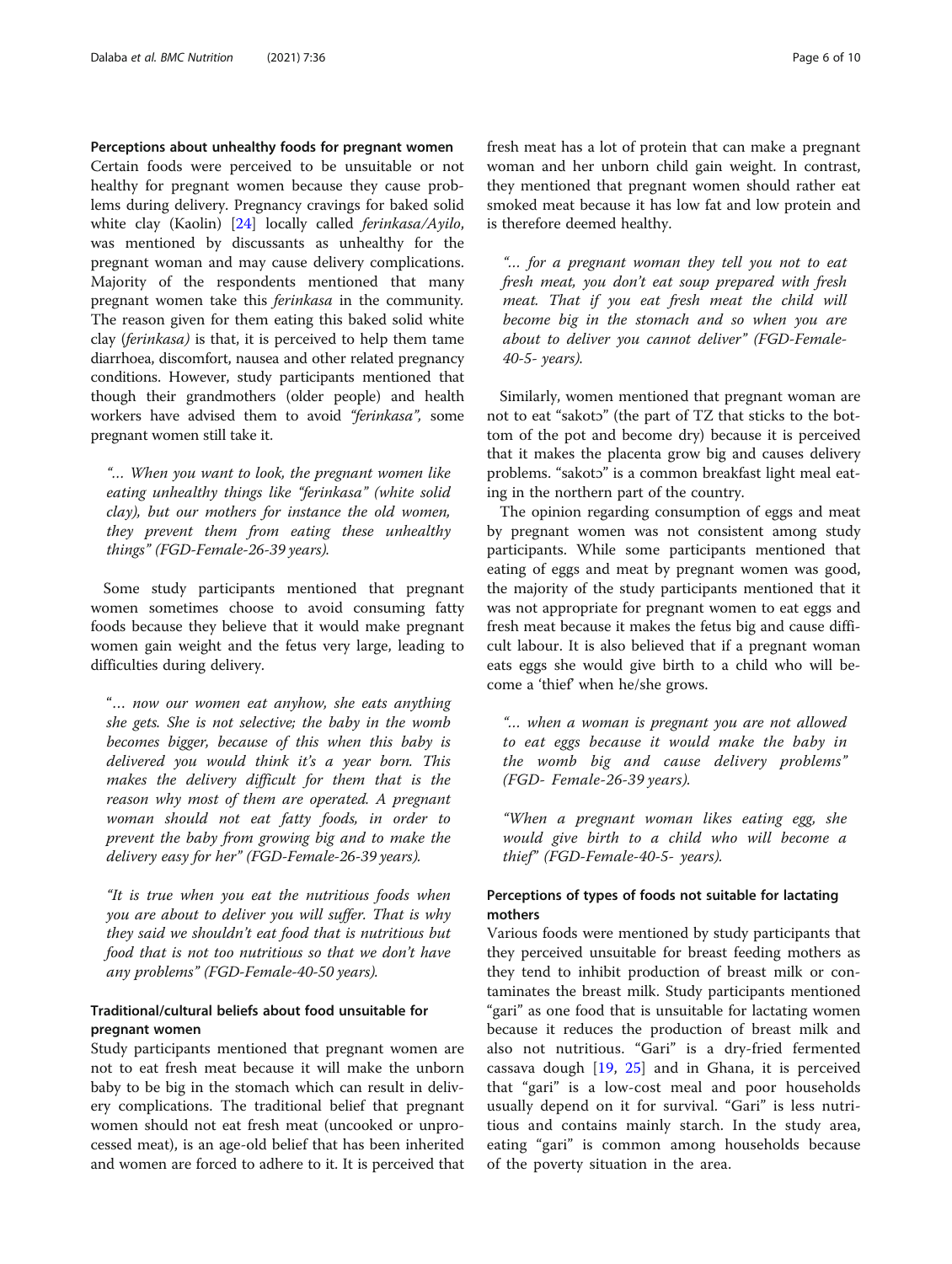"What I want to say is that, gari is not suitable for a breast-feeding mother, because it has not got nutrients, it hasn't got water; it is good for her to eat foods that contain water, so gari is not good for a breast-feeding mother" (FGD-Female-26-39 years).

A few female participants held the view that breastfeeding mothers are not to eat bambara beans (Vigna subterranean) as it is perceived to be bad because it would produce bad breast milk. Bambara beans is a grain legume grown in sub-Saharan Africa and it is a meal frequently eaten in the study area. The study participants expressed that when a woman eats bambara beans and breast feeds a baby, the baby would have constipation.

"Breastfeeding mother is not supposed to eat Bambara beans. If she eats the Bambara beans, when the baby wants to pass stool, it makes it difficult for him/her, the baby can't pass stool. Even if you ignore the advice and still eat, the baby experiences stomach pains and begins to cry" (FGD- Female-26-39 years).

#### **Discussion**

The study explored community perceptions of optimal nutrition for maternal and child health as well as barriers or cultural beliefs about foods and eating habits of women in the Kassena-Nankana districts of rural northern Ghana.

All study participants recognised the importance of optimal nutrition to the health of the mother and child. The participants recognised that the lack of nutritious food can lead to anaemia, underweight as well as the general well-being of women who are pregnant, in labour and lactating. Different foods were perceived to be healthy and non-heathy depending on the woman's reproductive period. For example, the study findings revealed that eating nutritious, more balanced diets including meat and eggs was believed to be very good for women particularly in promoting recovery and postdelivery health, including breast-milk production and its quality, but not believed to be good during pregnancy. These findings are in agreement of findings from previous study that reported that eating meat and eggs is recommended for women who have given birth [\[6](#page-8-0)].

Also, those who do not support the eating of fresh meat and eggs by pregnant women said it is a taboo that has been inherited from their ancestors. It is believed that when pregnant women eat fresh meat and eggs, they would gain weight and also make the unborn baby large which could lead to difficult labour. This is corroborated with other studies conducted in Africa that reported that pregnant women try to cut the intake of food such as meat and eggs to avoid labour difficulties [[26](#page-9-0)–[28](#page-9-0)]. In addition, it was mentioned that when a pregnant woman eats eggs and gives birth, the child will develop bad habit of stealing which is also reported in previous studies [\[25](#page-9-0), [27](#page-9-0), [29\]](#page-9-0). Though, it is important for pregnant women to have a balanced diet for themselves and the unborn baby [[6\]](#page-8-0), how much of weight gained or balanced diet considered to be "normal" in pregnancy needs further research. The vulnerable group (pregenant women, lactating mothers, and their childen) are therefore being deprived a valuable source of protein if they are prevented by taboos not to eat eggs and meat.

The main sources of nutrients in our study communities, particularly in rural areas and in poorer households, are from plant sources. However, one source of protein, consumed in the majority of household, is a low cost dried fish (locally called "amani"), which is usually obtained from the southern part of the country.

Generally, knowledge on the use of various plant and animal products forms a critical base for household dietary diversity for mother and child. Combinations of food can improve consumption and uptake of nutrients for a mother and child [[26,](#page-9-0) [30\]](#page-9-0). However, food taboos and household economic resources restrict the intake of nutritious foods by pregnant, lactating mothers and children [[11](#page-8-0), [12](#page-8-0)].

It has been reported that food taboos can be found in virtually all human societies [\[27](#page-9-0), [31](#page-9-0)]. Food taboos are set of rules or instructions from the forefathers/ancestors (God) that is being passed down from generations to protect community members from diseases [[27\]](#page-9-0). Food taboos or cultural beliefs are generally meant to protect humans and promote good health. However, the fact is that these taboos mostly target the vulnerable group such as women, pregnant women and children. These food taboos spill out foods that are not to be eaten because it is perceived to have health consequences. These food taboos are usually based on casual explanation which can be supernatural, logical or sometimes hard to explain [[31\]](#page-9-0). Community member's belief noncompliance to taboos upsets the ancestors (gods) and this may result in harmful consequences from the ancestors. In the case of pregnant women, disobedience of taboos or ancestral laws may be associated to adverse pregnancy and delivery outcomes including death [\[27](#page-9-0)]. Therefore, women usually adhere to food taboos in the study area and it is also reported that, food taboos are respected and observed in all African countries [\[31](#page-9-0), [32](#page-9-0)].

Food taboos can have positive or negative effects on humans [\[31\]](#page-9-0). With regards to nutrition, the positive effect is when the food taboo prevents people form eating harmful foods and the negative part is when the taboo prevents people from taking nutritious foods [\[27\]](#page-9-0).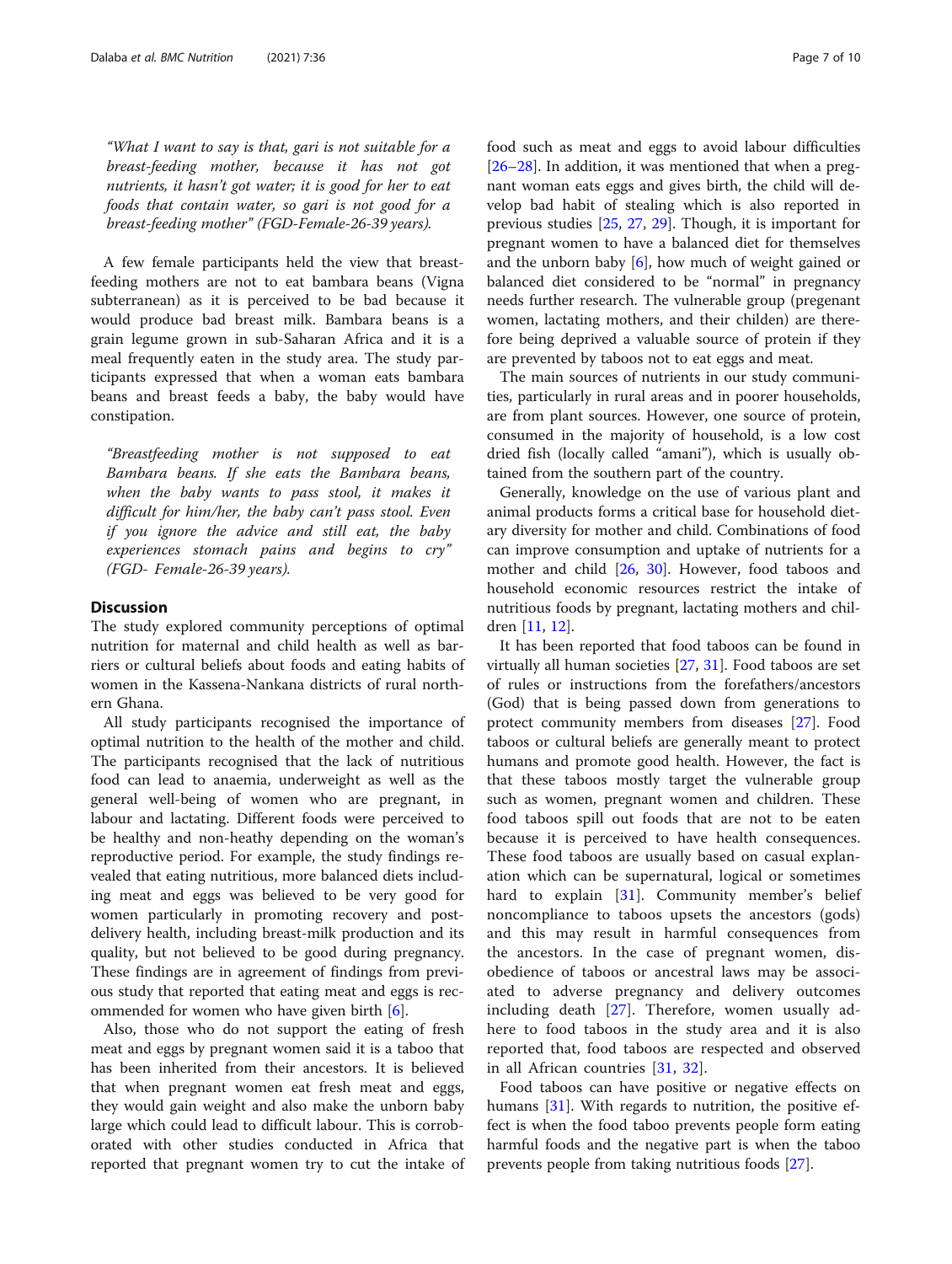The baked solid white clay (Kaolin) [[24](#page-9-0)] locally called ferinkasa/Ayilo, is a taboo for pregnant women in the study area which can be considered a positive effect of taboo. This "ferinkasa" that is mined in the depths of the earth contains chemicals such as Lead, Nickel and Arsenic as well as microorganisms such as Bacillus, Pseudomonas, Mucor and Aspergillus spp [\[24\]](#page-9-0) which has negative effect on the human body and can lead to pregnancy complications and cancer [[24\]](#page-9-0). Despite these few positive effects of food taboos, the negative effects of food taboos far outweigh the positive effects.

Some food taboos do not have scientific bases and can prevent people from eating healthy foods. Strategic education and discussion based on communities's cultural beliefs from health workers with women, men and elders is needed to dispel some cultural beliefs on food taboos. Some of these foods such as eggs, bambara beans, meat that have been mentioned to be culturally unsuitable to eat by pregnant women are the common affordable foods with considerable amount of protein in th study community. Improvement in income generating activities would also help to ease the financial contraints to access to healthy food and general well being.

Although the government of Ghana has introduced a number of policies to improve nutrition in the country such as NNP, not much has been achieved over the period [\[25](#page-9-0)]. Infact, the goal of the NNP is to improve the nutritional status of the people, especially disadvantaged groups, including mothers, adolescent girls and children; to prevent and control malnutrition; and to accelerate national development through raising the standard of living [\[3](#page-8-0)].

There are however major implementation gaps in these policies due to multiple factors, resulting in suboptimal benefits to the target population in Ghana particularly northern Ghana [\[33](#page-9-0)]. The study district is located in one of the poorest regions (Upper East region) in northern Ghana  $[5, 34]$  $[5, 34]$  $[5, 34]$  $[5, 34]$  $[5, 34]$  and getting optimal nutrition is a challenge particularly in the rural poor households. The poverty situation in the study area is one of the main reasons for high undernutrition among pregnant women, breast feeding mothers and children in the area [[3](#page-8-0)].

Generally, in Ghana most of the policies are progressive but the problem is usually in the implementation. Therefore, there is the need for engagements between health workers, community members and policy makers to strategize on the implementation of the NNP and other interventions in order to improve livelihood and nutrition in the country. Though health workers provide nutrition education and counselling to pregnant women during antenatal care visits, the effect is not much, given that some women still abide by their traditional beliefs or food taboos. This therefore suggests that health workers need refresher trainings on nutrition and communication that will incorporate some of these beliefs or food taboos in the education. Also, community elders should also be engaged in the nutrition education since they are the custodians of the land and taboos and therefore have influence. Furthermore, health workers should be resourced both financially and with adequate knowledge and logistics to enable them to provide nutrition education to community members.

#### Strengths and limitations of the study

Interviews were conducted in the local languages of the study area and translated into English for analysis. It is possible that the real meaning of some statements made in the local languages may have been lost in the English translation. Nevertheless, the interviews were translated and transcribed by experienced research officers who are natives of the area and hence, the misinterpretation of the statements or words made in the interviews would be minimal and may not affect the results of the study.

Even though the interviewers tried to obtain the monthly income of households, about half of FGD participants were unable to provide an estimate of their household monthly income. We cannot be sure that this did not impact the results of the findings of this study, but as all participants were drawn from similar communities, it is unlikely to intrinsically change the findings.

Responses of study participants could also influence the study findings particularly on the traditional/cultural barriers of some foods, given that they know that the study team are from the health sector and are usually against taboos. However, the study team were well trained to allay the fears of participants to provide accurate responses that reflect what patterns in the community.

#### Conclusions

The importance of an optimal diet for maternal and child health is understood in these communities, but opportunities for women to eat in this way are severely constrained by food insecurity and poverty and are further shaped by culturally-defined taboos. A dual focus on improving local food production and economic empowerment in combination with community-based discussion and education of the impacts of food taboos on health will facilitate improvement in the diets of women and future generations.

#### Abbreviations

CHPS: Community Based Health Planning and Services; ERC: Ethical Review Committee; FGD: Focus Group Discussions; HDSS: Demographic Surveillance System; HDSS: Navrongo Health and Demographic Surveillance System; NHRC: Navrongo Health Research Centre; NIHR: National Institute for Health Research; ODA: Official Development Assistance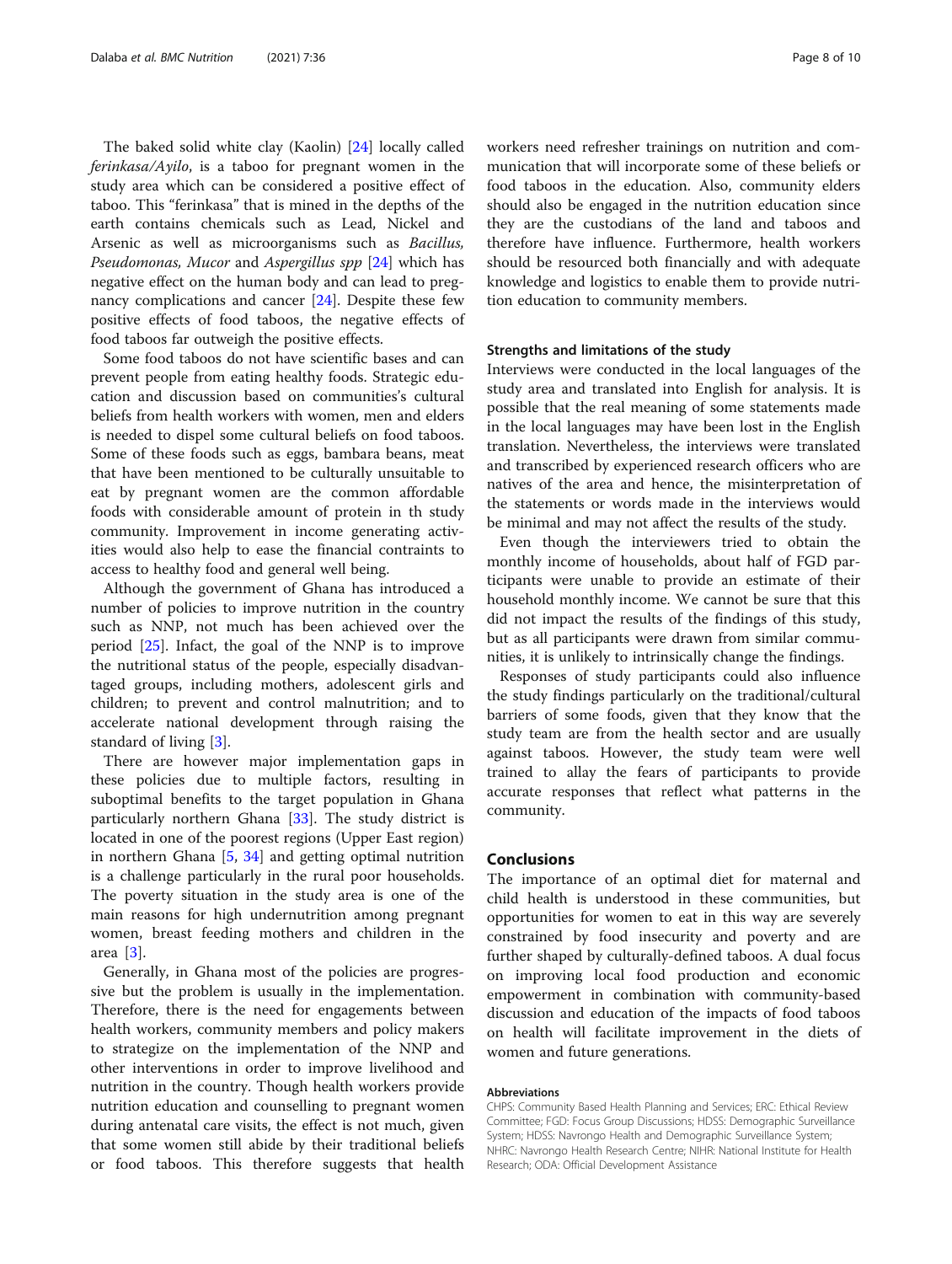#### <span id="page-8-0"></span>Acknowledgments

The authors acknowledge with gratitude all the support and contributions from the various institutions and individuals. Firstly, we would like to acknowledge the support provided by the Navrongo Health Research Centre to the research team to conduct this study. We specifically like to acknowledge the contributions of the following research officers: Edith Dambayi, Esmond W. Nonterah and Doreen Ayi-Bisah for their contribution to data collection in the field. We are also thankful to the community members who participated in the focus group discussions for sharing their views about maternal and child nutrition.

We also wish to acknowledge the intellectual contributions of the entire INPreP study group especially work package 4 members to the study design and data collection. We particularly acknowledge the contribution of Sarah Kehoe for effectively coordinating INPreP study activities.

#### Authors' contributions

E.A.N, J.K.A and C. D design the data collection tool and collected data. M.A.D and S.T.C conceived and wrote the manuscript. D.W. and M.E.B. led the work package in which the presented data were collected. K.A.W. is over all PI and E.A.N is the site PI of the of INPreP study Ghana site. All authors critically reviewed and approved the final manuscript.

#### Funding

This research was commissioned by the National Institute for Health Research (NIHR) for the NIHR Global Health Research Group on leveraging improved nutrition preconception, during pregnancy and postpartum in sub-Saharan Africa through novel intervention models, Southampton 1000 DaysPlus Global Nutrition, at the University of Southampton, through UK Official Development Assistance (ODA) via the Department of Health and Social Care. The views expressed in this publication are those of the author(s) and not necessarily those of the NIHR or the Department of Health and Social Care.

#### Availability of data and materials

Relevant data based on which conclusions were made are included in the document.

#### Declarations

#### Ethics approval and consent to participate

The study protocol was reviewed and approved by the Navrongo Health Research Centre Institutional Review Board (approval number NHRCIRB322) before the commencement of the activities of the study. Informed consent was obtained from participants before the discussions were held.

#### Consent for publication

Not applicable.

#### Competing interests

The authors declare that there are no competing interests.

#### Author details

<sup>1</sup>Institute of Health Research, University of Health and Allied Sciences, Ho, Volta Region, Ghana. <sup>2</sup>Navrongo Health Research Centre, Research and Development Division, Ghana Health Service, Navrongo, Ghana. <sup>3</sup>Julius Global Health, Julius Centre for Health Sciences and Primary Care, University Medical Centre Utrecht, Utrecht University, Utrecht, the Netherlands. <sup>4</sup>Global Health Research Institute, School of Human Development and Health, Faculty of Medicine, University of Southampton, Southampton, UK. <sup>5</sup>MRC Life Course Epidemiology Unit, University of Southampton, Southampton, UK. 6 NIHR Southampton Biomedical Research Centre, University Hospitals Southampton NHS Foundation Trust, Southampton, UK. <sup>7</sup>School of Public Health, Faculty of Health Sciences, University of the Witwatersrand, Johannesburg, South Africa. <sup>8</sup>School of Health Sciences, Faculty of Life and Environmental Sciences, University of Southampton, Southampton, UK.

#### References

- 1. Kramer CV, Allen S. Malnutrition in developing countries. Paediatr Child Health. 2015;25(9):422–7. [https://doi.org/10.1016/j.paed.2015.04.002.](https://doi.org/10.1016/j.paed.2015.04.002)
- 2. Koletzko B, Godfrey KM, Poston L, Szajewska H, van Goudoever JB, de Waard M, et al. Nutrition during pregnancy, lactation and early childhood and its implications for maternal and long-term child health: the early nutrition project recommendations. Ann Nutr Metab. 2019;74(2):93–106. [https://doi.org/10.1159/000496471.](https://doi.org/10.1159/000496471)
- 3. Sienso G, Lyford CP. Assessing the factors affecting malnutrition in northern Ghana; 2018.
- 4. Ghana Statistical Service, Ghana Health Service. Ghana Demographic and Health Survey 2014. 2015. <https://dhsprogram.com/pubs/pdf/fr307/fr307.pdf>. Accessed 30 May 2019.
- 5. UNICEF, Cooke E, Hague S, McKay A. The Ghana Poverty and Inequality Report. Ghana; 2016. [https://www.unicef.org/ghana/media/531/file/The%20Ghana%2](https://www.unicef.org/ghana/media/531/file/The%20Ghana%20Poverty%20and%20Inequality%20Report.pdf) [0Poverty%20and%20Inequality%20Report.pdf.](https://www.unicef.org/ghana/media/531/file/The%20Ghana%20Poverty%20and%20Inequality%20Report.pdf) Accessed 30 Nov 2020
- 6. Kavle J, Mehanna S, Khan G, Hassan M, Saleh G, Galloway R. Cultural beliefs and perceptions of maternal diet and weight gain during pregnancy and postpartum family planning in Egypt. Egypt; 2014. [https://www.mchip.net/](https://www.mchip.net/sites/default/files/MCHIP%20Maternal%20Diet%20Stunting%20Study%20Report.pdf) [sites/default/files/MCHIP%20Maternal%20Diet%20Stunting%20Study%2](https://www.mchip.net/sites/default/files/MCHIP%20Maternal%20Diet%20Stunting%20Study%20Report.pdf) [0Report.pdf.](https://www.mchip.net/sites/default/files/MCHIP%20Maternal%20Diet%20Stunting%20Study%20Report.pdf) Accessed 11 Jul 2019
- 7. Raman S, Nicholls R, Ritchie J, Razee H, Shafiee S. Eating soup with nails of pig: thematic synthesis of the qualitative literature on cultural practices and beliefs influencing perinatal nutrition in low and middle income countries. BMC Pregnancy Childbirth. 2016;16(1):192. [https://doi.org/10.1186/s12884-01](https://doi.org/10.1186/s12884-016-0991-z) [6-0991-z.](https://doi.org/10.1186/s12884-016-0991-z)
- 8. Oduro AR, Wak G, Azongo D, Debpuur C, Wontuo P, Kondayire F, et al. Profile of the Navrongo health and demographic surveillance system. Int J Epidemiol. 2012;41(4):968–76. <https://doi.org/10.1093/ije/dys111>.
- 9. Creswell JW. Research design: qualitative, quantitative, and mixed methods approaches. 3rd ed: SAGE; 2009. [https://us.sagepub.com/en-us/nam/resea](https://us.sagepub.com/en-us/nam/research-design/book255675) [rch-design/book255675](https://us.sagepub.com/en-us/nam/research-design/book255675). Accessed 4 Dec 2020.
- 10. Rahman MS. The advantages and disadvantages of using qualitative and quantitative approaches and methods in language "testing and assessment" research: a literature review. J Educ Learn. 2016;6(1):102. [https://doi.org/10.](https://doi.org/10.5539/jel.v6n1p102) [5539/jel.v6n1p102](https://doi.org/10.5539/jel.v6n1p102).
- 11. Debpuur C, Nonterah EA, Chatio ST, Adoctor JK, Dambayi E, Beeri P, et al. Supporting maternal and child nutrition: views from community members in rural Northern Ghana. Public Health Nutr. 2020:1–8.
- 12. Watson D, Kehoe SH, Erzse A, Compaoré A, Debpuur C, Nonterah EA, et al. Community perspectives on maternal and child health during nutrition and economic transition in sub-Saharan Africa. Public Health Nutr. 2020:1–9.
- 13. Erzse A, Goldstein S, Norris SA, Watson D, Kehoe SH, Barker M, et al. Doubleduty solutions for optimising maternal and child nutrition in urban South Africa: a qualitative study. Public Health Nutr. 2020:1–11.
- 14. Compaoré A, Ouedraogo K, Boua PR, Watson D, Kehoe SH, Newell M-L, et al. 'Men are not playing their roles' , maternal and child nutrition in Nanoro, Burkina Faso. Public Health Nutr. 2020:1–11.
- 15. Clarke V, Braun V. Successful qualitative research: a practical guide for beginners. 2013. [https://uwe-repository.worktribe.com/output/934201/](https://uwe-repository.worktribe.com/output/934201/successful-qualitative-research-a-practical-guide-for-beginners) [successful-qualitative-research-a-practical-guide-for-beginners.](https://uwe-repository.worktribe.com/output/934201/successful-qualitative-research-a-practical-guide-for-beginners) Accessed 2 Mar 2020.
- 16. Ham J. Cooking to be modern but eating to be healthy: the role of Dawa-Dawa in contemporary Ghanaian foodways. Food Cult Soc. 2017;20(2):237– 56. <https://doi.org/10.1080/15528014.2017.1305827>.
- 17. Ghanaian Foods In Focus: Tuo Zaafi (Recipe Included). 2019. [Jetsanza.com.](http://jetsanza.com) [https://jetsanza.com/tuo-zaafi/.](https://jetsanza.com/tuo-zaafi/) Accessed 6 Apr 2021.
- 18. Local Food: T.Z. [https://www.exponentialeducationprogram.org/single](https://www.exponentialeducationprogram.org/single-post/2018/02/13/local-food-tz)[post/2018/02/13/local-food-tz.](https://www.exponentialeducationprogram.org/single-post/2018/02/13/local-food-tz) Accessed 6 Apr 2021.
- 19. Armar-Klemesu M, Zakariah-Akoto S, Osei-Menya S. "FEEDING INFANTS AND YOUNG CHILDREN INKARAGA DISTRICT, NORTHERN REGION:" Global Alliance for Improved Nutrition (GAIN). 2016;171.
- 20. Food in Ghana Ghanaian Food, Ghanaian Cuisine popular, dishes, diet, history, meals, staple, rice, main, people, favorite. [http://www.foodbycountry.](http://www.foodbycountry.com/Germany-to-Japan/Ghana.html) [com/Germany-to-Japan/Ghana.html](http://www.foodbycountry.com/Germany-to-Japan/Ghana.html). Accessed 8 Apr 2021.
- 21. Ibrahim SG, Karim R, Saari N, Abdullah WZW, Zawawi N, Razak AFA, et al. Kenaf (Hibiscus cannabinus L.) seed and its potential food applications: a review. J Food Sci. 2019;84:2015–23.